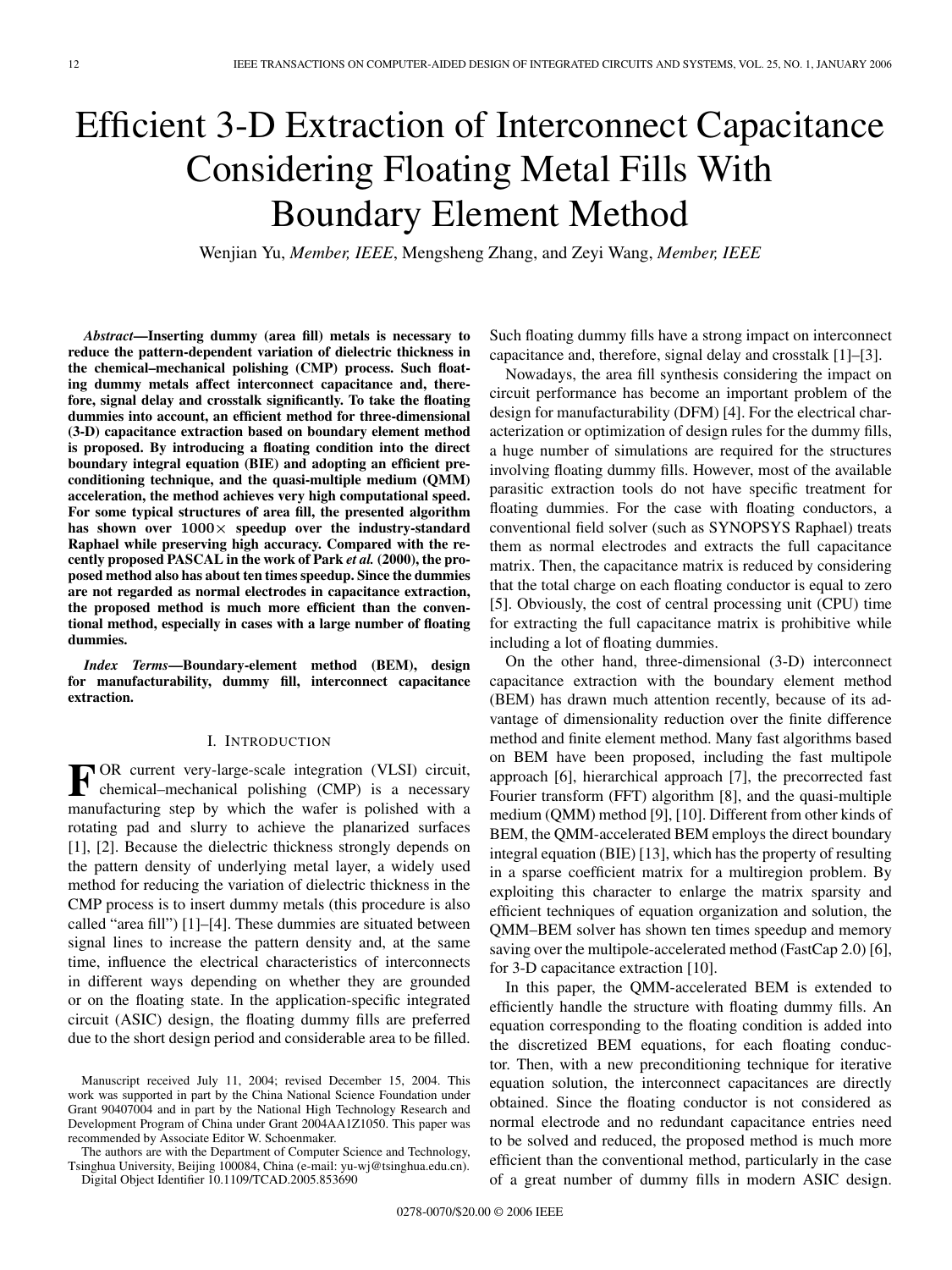Some typical structures of area fill are calculated to demonstrate the efficiency of the proposed method. Compared with Raphael (RC3), which is the finite difference solver with advanced nonuniform meshing, the proposed method has a speedup ratio above several hundreds.

In [11] and [15], two algorithms of capacitance extraction were proposed with specific consideration of the floating dummy fills. The algorithm in [15] is based on a so-called fictitious domain method, which uses the Lagrange multiplier  $\lambda$  to consider the conductor boundary and replaces the complex shape domain of potential computation with a simple one. However, no other algorithm was compared with the algorithm based on fictitious domain method, and the computational results in [15] did not show high efficiency (it costs 1 h for a structure including 130 floatings). The basic idea of [11] is similar to the authors, but the algorithm (called PASCAL) is implemented based on the finite difference method. Further work on electrical characterization of metal fills using the PASCAL can be found in [12]. Since the authors are not able to obtain the PASCAL for direct comparison in the same computational environment, an indirect comparison is carried out based on the speedup ratios to Raphael. For similar structures, the proposed method finally shows about ten times speedup over PASCAL.

The remainder of this paper is organized as follows. In Section II, the QMM-based capacitance extraction for structure without floating conductors is briefly reviewed. Efficient techniques handling the structure with floating dummies are presented in Section III. Experimental results are reported in Section IV, and conclusions are drawn in Section V.

# II. THREE-DIMENSIONAL CAPACITANCE EXTRACTION WITH THE QMM-ACCELERATED BEM

In direct BEM, the Laplace equation fulfilled by the electrical potential  $u$  in each homogenous dielectric region can be transformed into the following direct BIEs [9], [10], [13]

$$
cu + \int\limits_{\Gamma_i} q^*u d\Gamma = \int\limits_{\Gamma_i} u^*q d\Gamma \qquad i = 1, ..., M \qquad (1)
$$

where  $c$  is a constant depending on the boundary geometry and  $\Gamma_i$  is the boundary of dielectric region i (assuming there are totally  $M$  regions).  $q$  is the normal electrical field intensity and  $q = \partial u / \partial n$  where *n* means the vector outward normal to boundary. For 3-D space, the fundamental solution  $u^*$  is  $1/4\pi r$ and  $q^* = \partial u^* / \partial n$ . Employing constant quadrilateral elements to make boundary discretization and evaluating the direct BIE at collocation points (one for each element), the discretized BIEs are obtained from (1) for each dielectric region. After evaluating two types of boundary integral, a set of linear equations with unknowns of  $u$  and  $q$  is obtained [9].

Moreover,  $u$  and  $q$  fulfill the compatibility equations along the interface of two adjacent dielectrics a and b

$$
\begin{cases} \varepsilon_{\rm a} \frac{\partial u_{\rm a}}{\partial n_{\rm a}} = -\varepsilon_{\rm b} \frac{\partial u_{\rm b}}{\partial n_{\rm b}}\\ u_{\rm a} = u_{\rm b} \end{cases} \tag{2}
$$



Fig. 1. Typical 3-D interconnect capacitor with five dielectric layers is cut into a 3 *×* 2 structure.

where  $\varepsilon_a$  and  $\varepsilon_b$  stand for the permittivities of dielectrics a and b, respectively. With  $(2)$  the u and q unknowns on the same interfacial element for both adjacent dielectric regions can be united, respectively. Therefore, the discretized BIEs for all dielectric regions can be put together. By substituting the boundary conditions  $(u$  is known on conductor surfaces as bias voltage, and  $q$  is supposed to be zero on the Neumann boundary as shown in Fig. 1), and preserving only the items of unknown variables to the left side of the equal sign, an overall linear system is obtained

$$
\mathbf{A}\mathbf{x} = \mathbf{f} \tag{3}
$$

where  $x$  is a vector comprising all discretized unknowns of  $u$ and q. Theoretically, any arrangement of the discretized BIEs in (3) is correct. However, without careful consideration, the population of the coefficient matrix **A** would be too chaotic to solve the equation efficiently. In [9], Yu *et al.* present an effective arrangement of the unknowns and collocation points, as well as the storage scheme for the resulting sparse matrix **A**, which facilitates the matrix–vector multiplication in GMRES [14] equation solution for problem involving a large number of regions.

The above process can be regarded as the conventional direct BEM for a multiregion problem. A localization character is revealed by formula (1), where the variables in each BIE are within the same dielectric region. This character of direct BEM results in a blocked sparse coefficient matrix **A** for a multidielectric problem. For example, a typical capacitor with three dielectrics is shown in Fig. 2, and the corresponding sparse matrix **A** is shown in Fig. 3 (the effective equation arrangement is used). In the QMM method, every actual dielectric is decomposed into some fictitious medium blocks, whose permittivities are all the same as the original dielectric, to increase the sparsity of matrix **A**. With the storage technique of sparse blocked matrix and efficient iterative equation solver such as the preconditioned GMRES algorithm, the computing time and memory usage for the original problem will be greatly reduced. In practice, each layer of an actual multilayered interconnect structure is decomposed into  $m \times n$  fictitious medium blocks, perpendicular to the bottom substrate plane (see Fig. 1). In order to decrease the additional efforts brought by the QMM decomposition, the cutting planes are also dispersed along the  $x$ -axis or  $y$ -axis uniformly.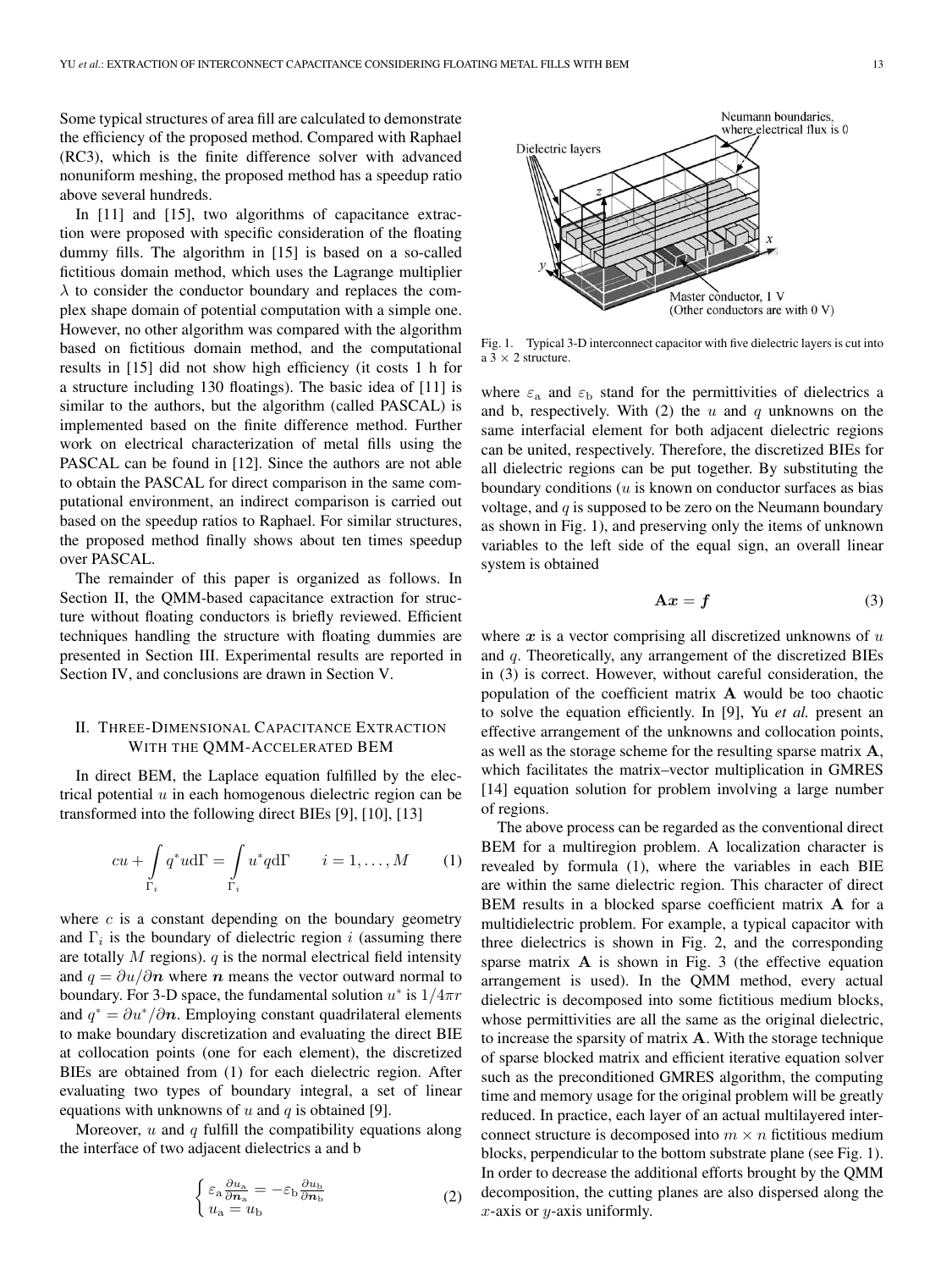

Fig. 2. Structure with three dielectrics (cross-sectional view).



Fig. 3. Matrix population corresponding to the structure in Fig. 2 and the regions with dashed-line contour represent the added entries when considering the floating conductors.

In [10], an efficient approach to automatically determine the QMM cutting was proposed to maximize the sparsity of the overall coefficient matrix. Moreover, an efficient preconditioning technique was proposed for the GMRES solution, which resulted in about 30% less solution time than that using the Jacobi preconditioner. Finally, the enhanced QMM–BEM solver showed over ten times speedup and memory saving over the multipole approach with comparable accuracy [10].

## III. EFFICIENT TECHNIQUES CONSIDERING THE FLOATING DUMMIES

In this section, first, the basic idea of the proposed method is given, which introduces the floating condition. The details of equation organization and preconditioning are then discussed. Finally, the proposed method is compared with the straightforward method for handling floating dummies.

# *A. Basic Idea*

For a structure including  $N_c$  interconnect conductors, an approach of setting the jth conductor to 1 V and the rest to 0 V is usually used to determine the self and coupling capacitances of the jth conductor (it is also called master conductor). This procedure can be repeated  $N_c$  times to get the capacitance matrix, which includes all self and coupling capacitances among the interconnects. If there is no floating dummy in the structure, the potential  $u$  is known on all conductor surfaces. This boundary condition is utilized to form (3) in Section II. After solving (3), the self-capacitances and coupling capacitances can be evaluated by the integral of the normal electrical field intensity q on the conductor surfaces [6]–[10].

If some conductors in the simulated structure are changed to be floating (without setting known voltage), (3) cannot be solved because there are more unknowns (potential  $u$  on these floating conductors) than equations. So, the task at hand here is to supply additional equations about the floating dummies and make the enlarged system of linear equations solvable. The proposed method of capacitance extraction for the structure involving floating dummies includes six steps.

- 1) Set the jth interconnect conductor to 1 V and the rest interconnects to 0.
- 2) For each dielectric region, discretize its boundary (including dummy surface, since it is also a part of boundary) and formulate the discretized BIEs as in Section II.
- 3) Put the discretized BIEs for all regions together with (2), and substitute the known conditions on interconnect conductor surface and the Neumann boundary, as in Section II.
- 4) Supply some equations about the floating dummies so that the total number of equations is equal to the number of unknowns (including the additional  $u$  unknowns of dummies).
- 5) Solve the generated system of linear equations and get the charges on interconnect conductors that equal the capacitances.
- 6) Repeat steps 1)–5) with different voltage settings to get all capacitances among the interconnects.

Now, methods on how to supply the equations about the floating dummies are discussed. The following equation is used to calculate the total charge of a floating dummy

$$
\int_{\Gamma_f} \sigma d\Gamma = \int_{\Gamma_f} \varepsilon q d\Gamma = \overline{Q}_f \tag{4}
$$

where  $\Gamma_f$  is the surface of the dummy conductor, and  $\sigma$  is the surface charge density.  $\varepsilon$  is the permittivity of the dielectric surrounding surface  $\Gamma_f$ , and q is the normal electrical field intensity. Here, the charge  $\overline{Q}_f$  is usually zero for each dummy as its initial electrical state. Since the dummy surface is discretized into elements, (4) is actually used as its discretized form, which involves discretized  $q$  unknowns on a dummy surface.

If there are  $N_f$  floating dummies,  $N_f$  new equations of (4) are derived, one for each dummy. On the other hand, as has been discussed, there are also  $N_f$  additional u unknowns of dummies, one for each dummy (because of the equipotential property). Hence, the extended equation system from (3) can be solved and the interconnect capacitances are then obtained.

#### *B. Equation Organization and Preconditioning*

Γ*<sup>f</sup>*

As discussed above, more unknowns and equations are introduced for the case involving floating dummy fills. They are organized together with the initial discretized BEM equations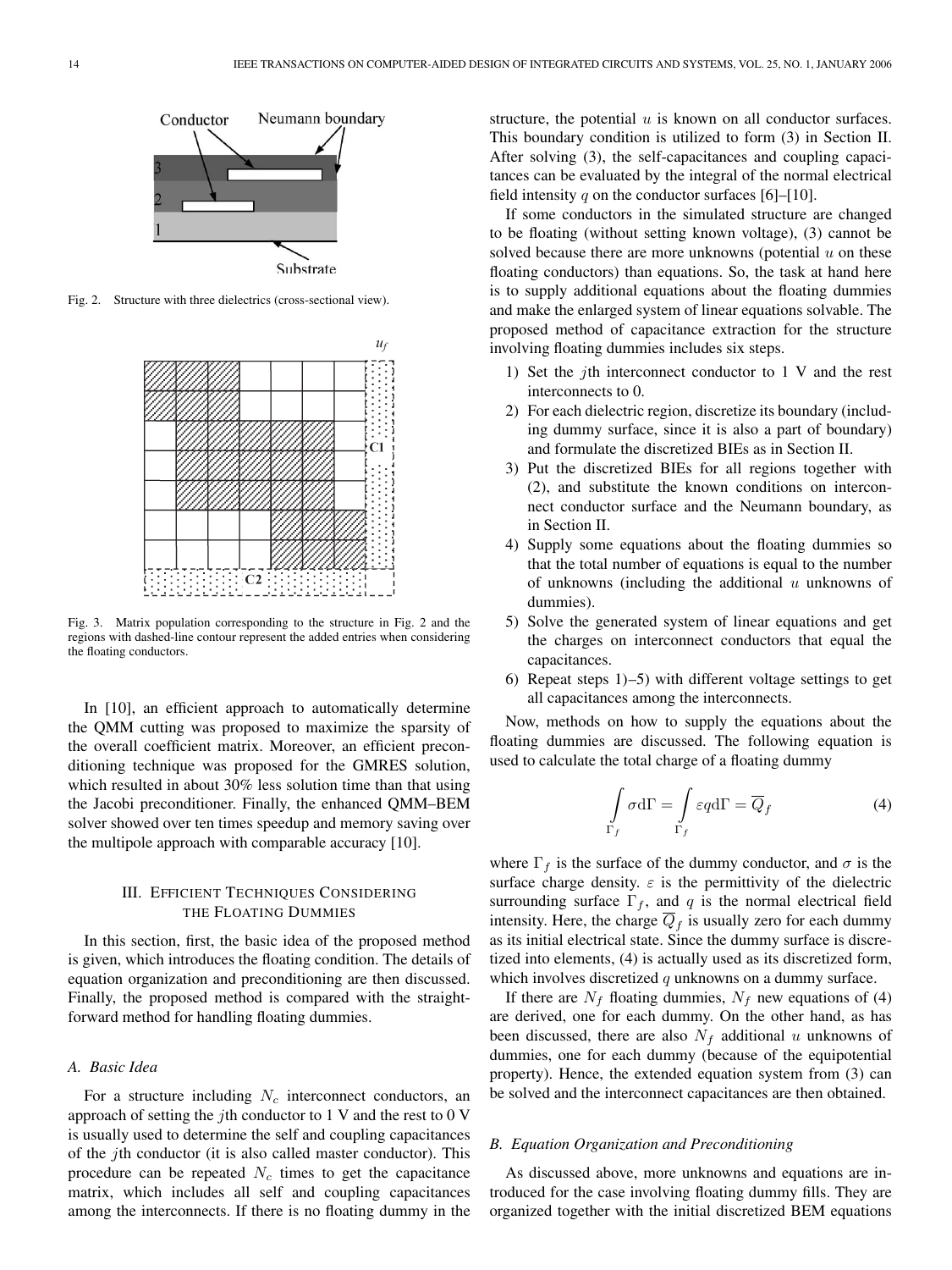in (3) to form a new overall linear system. Putting (4) and the unknowns of potential on floating dummies at the end, the new linear system is derived with the form

$$
\begin{bmatrix} A & C1 \\ C2 & 0 \end{bmatrix} \cdot \begin{bmatrix} x \\ u_f \end{bmatrix} = \begin{bmatrix} f \\ \overline{q} \end{bmatrix}, \text{ i.e., } A'x' = f' \quad (5)
$$

where  $A$ ,  $x$ , and  $f$  are obtained from the linear system (3) where the floating character of dummies is not considered.  $u_f$  is the vector consisting of the unknown potential of dummies, and  $\overline{q}$  is made up of the right-hand side of (4) (actually a zero vector in the context of this paper). **C1** and **C2** are corresponding submatrices of coefficients. For the problem with three dielectrics in Fig. 2, if some conductors are changed to be floating, the modification of the overall coefficient matrix can be illustrated as the regions with dashed-line contour in Fig. 3.

Below, details of calculating the submatrices **C1** and **C2** with discretizing the direct boundary integrals (1) and (4) are given for a problem involving multiple dielectric regions and multiple floating dummies. **C1** corresponds to the coefficients of the new unknowns  $u_f$  and can be expressed as

$$
(\mathbf{C1})_{ij} = \int\limits_{\partial \Omega_{f,j}^{(i)}} q_i^* d\Gamma
$$
 (6)

where  $q_{(i)}^*$  means the normal derivative of  $u^*$  in (1), which is related with the *i*th collocation point.  $\partial \Omega_{f,j}^{(i)}$  represents the part of surface of the *j*th floating dummy, which is within the same dielectric region with the collocation point i. **C2** corresponds to the coefficients in (4), and can be expressed as

$$
(\mathbf{C2})_{ij} = \begin{cases} \int_{\Gamma_j} \varepsilon d\Gamma, & \text{when column } j \text{ corresponds} \\ 0, & \text{otherwise} \end{cases}
$$
 (7)

where  $\Gamma_i$  stands for the jth boundary element, and  $\varepsilon$  is the permittivity of the surrounding dielectric.

For capacitance extraction without floating dummies, a socalled extended Jacobi (EJ) preconditioner for GMRES algorithm was proposed in [10]. It is an approximation to  $A^{-1}$ , and makes the convergence rate at least 30% faster than using the Jacobi preconditioner, while introducing little overhead [10]. However, since there is a zero diagonal block in **A** , the EJ preconditioner cannot be used here directly. Assume an EJ preconditioning matrix **P** is constructed for the original coefficient matrix **A**, then the new preconditioner is constructed as follows:

$$
\mathbf{P}' = \begin{bmatrix} \mathbf{P} & \mathbf{0} \\ \mathbf{0} & \mathbf{I} \end{bmatrix} \tag{8}
$$

where **I** stands for the identity matrix. Since the dimension of **I** (equal to the number of dummies) is much smaller than the total number of discretized unknowns,  $P'$  still approximates  $({\bf A}')^{-1}$  to some extent. Therefore, the new preconditioner

Fig. 4. Straightforward method of capacitance extraction for structure involving floating dummies. (a) Network of capacitances to be extracted. (b) Desired capacitance network after eliminating the floating nodes.

should also improve the rate of convergence for the GMRE equation solver. Numerical experiments verified this analysis.

## *C. Comparison With the Straightforward Method*

The straightforward method in conventional field solvers treats the floating dummies as normal electrodes, extracts the capacitances related with these dummies, and reduces them to get capacitances of interconnect. To illustrate this, a problem involving three interconnect conductors and two floating dummies is taken for example (see Fig. 4). If the coupling capacitances between conductor 1 and other interconnect conductors (2 and 3) ought to be calculated, i.e., conductor 1 is master conductor, all capacitances related with floating dummies [f1 and f2 in Fig. 4(a)] are first calculated. This invokes computing twice, with a floating dummy set to 1 V and the rest to  $0$  V. Then, conductor  $1$  is set to  $1$  V to calculate its capacitances. After that the capacitance network shown in Fig. 4(a) is obtained. Since f1 and f2 are floating, the network can be reduced to the one shown in Fig. 4(b) by eliminating the nodes of f1 and f2. Finally, the equivalent capacitance between conductor 1 and conductor 2 (or 3) is obtained, as if dummies do not exist. In fact, these equivalent capacitances are what the authors are concerned about.

For capacitance extraction of a structure involving  $N_c$  interconnect (signal) conductors and  $N_f$  floating dummies, the straightforward method is compared with the proposed method as follows.

1) To calculate the capacitances related with one master conductor (usually for the analysis of critical path), a 3-D field solver must be invoked for  $(N_f + 1)$  times in the straightforward method, and then network reduction is performed to eliminate the floating nodes. In contrast, the 3-D field solver is invoked only once in the proposed method, although the degree of the linear system to be solved increases for  $N_f$  due to the additional unknowns of dummy potential. Usually in the field solution, the number of discretized unknowns is much larger than  $N_f$ . So the increased computational expense of the proposed method in the once field solution is very little. Ignoring both the increased expense of the proposed method and the time of network reduction in straightforward method, the speedup of the proposed method can be expected to be  $(N_f + 1)$  for capacitance extraction with one master conductor.

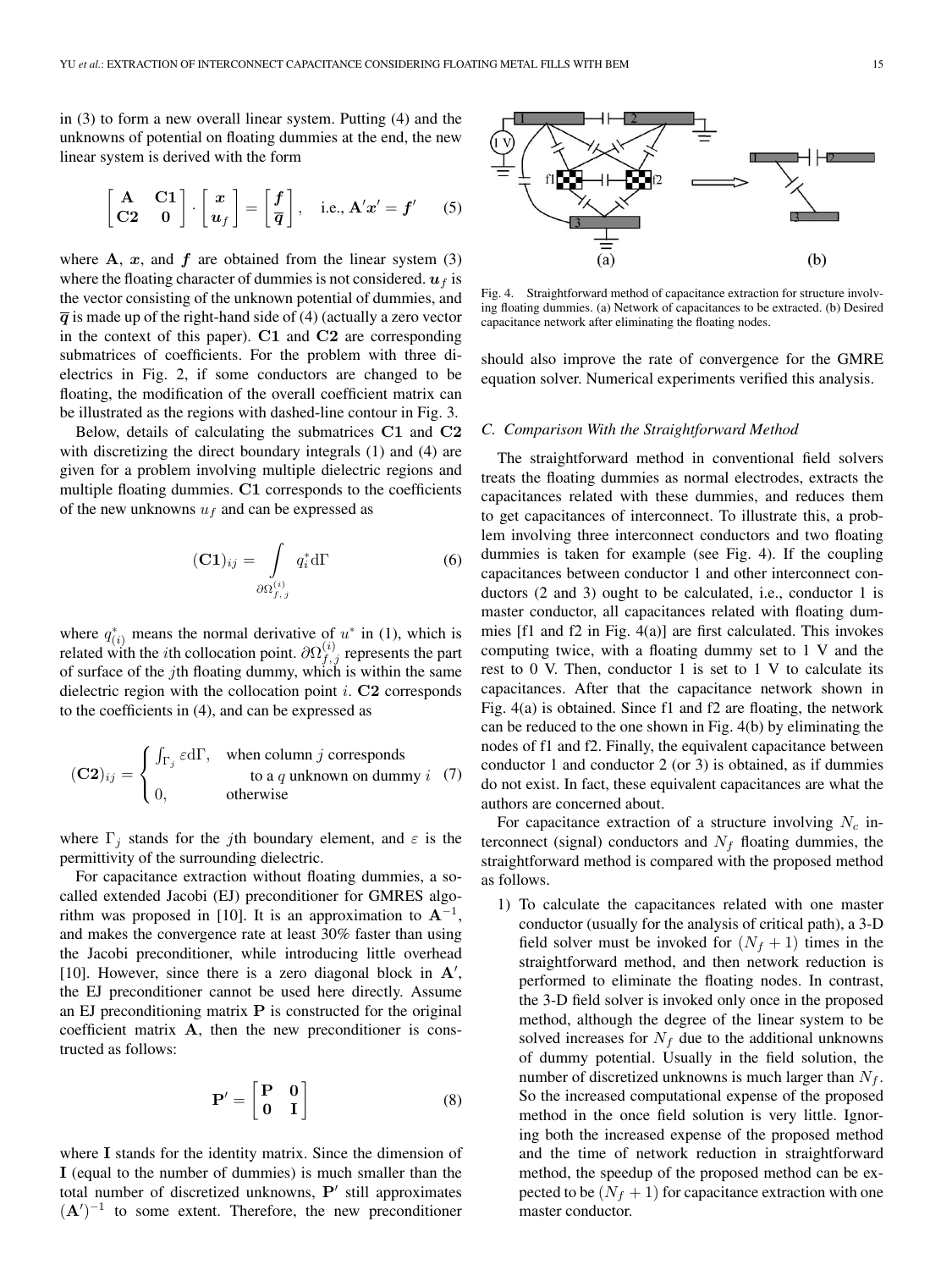

Fig. 5. Two conductor lines surrounded with 24 square floating dummies located at two layers.

2) To calculate the whole capacitance matrix of the interconnects, the 3-D field solver needs to be invoked for  $(N_f + N_c)$  times in the straightforward method, while in the proposed method only  $N_c$  times are needed. Similarly, the proposed method has about  $(N_c + N_f)/N_c$  times speedup over the straightforward one when extracting the whole capacitance matrix. This is also remarkable since  $N_f$  is usually much larger than  $N_c$ .

Therefore, for both the one-master extraction and the wholematrix extraction, the proposed method has large speedup over the straightforward one. When there are a lot of dummies  $(N_f)$ or  $N_f/N_c$  is large), the proposed method is particularly efficient compared with the straightforward method.

#### IV. NUMERICAL RESULTS

The proposed algorithm has been implemented in QBEM [10], a software prototype for 3-D capacitance extraction using the QMM-accelerated BEM. Some typical structures of floating dummy fills have been calculated to verify the efficiency of the proposed algorithm. All experiments are run on a Sun Ultra V880 with frequency of 750 MHz.

Three examples are shown in Figs. 5–7, respectively. The first one involves two parallel conductor lines surrounded with 24 square floating dummies located at two layers. The size of each conductor lines is  $1 \times 23 \times 0.6$ ; the size of each dummy metal is  $1 \times 1 \times 0.6$ , and they all are within a window of size  $9 \times 23 \times 4$ , above the grounded substrate. The second one is a typical structure of floating dummy fills, which are arranged as a dot array in the oblique alignment and is often adopted for minimizing changes in the coupling capacitances and maximizing the uniformity of the pattern density [2], [11]. The size of each parallel conductor line is  $6 \times 0.5 \times 0.5$ ; the size of each dummy metal is  $0.5 \times 0.5 \times 0.5$ , and they are all within a window of size  $6 \times 9 \times 1.5$ . In example 3 (Fig. 7), the dummy insertion rule is similar to that in the second example (Fig. 6), as dot array in the oblique alignment. Different from example 2, the conductor lines and dummies are located at two layers and the former constructs a  $1 \times 2$  crossover. In this example, two conductor lines in the same layer are of size  $6.5 \times 0.5 \times 0.5$ , while the third one is of  $0.5 \times 6.25 \times 0.5$ . The size of each dummy is  $0.5 \times 0.5 \times 0.5$ , and all are within



Fig. 6. Three conductor lines and 34 floating dummies of the dot-array type.



Fig. 7. Three conductor lines and 53 floating dummies of the dot-array type located at two layers.

a window of size  $6.5 \times 6.25 \times 2.5$ . All length parameters above are in micrometer. The relative permittivities of layers in the same case are different, with values 1.9, 2.9, and 3.9.

In each of the three structures, conductor 1 is set to be a master (see Figs. 5–7), and its self-capacitance and coupling capacitances with other conductors are computed using Raphael and the proposed method. In the computation with Raphael, the dummy-related capacitances are calculated by setting each dummy as master conductor one after another, and the wanted capacitances are outputted after performing circuit reduction [5]. In the computations with the proposed method,  $2 \times 1$ ,  $1 \times 3$ , and  $4 \times 2$  QMM cutting are applied, respectively, for the three structures to achieve high speed. The capacitance results and other detailed data for these three examples are listed in Table I.

In Table I, it can be seen that the errors of capacitances computed with the proposed method are all within 3% (using Raphael's result as criterion), while the speedup ratio to Raphael ranges from 300 to several thousands. The proposed method uses less than one-tenth of the memory used by Raphael. It should also be pointed out that the electrical potential of dummy metal is also calculated, and it is very close to Raphael's result as well (with discrepancy within 5%). The number of dummies and number of unknowns in the proposed method are also listed in Table I, noting that the latter is larger than the element number because each interfacial element has two unknowns. From these data, it can be seen that the dummy number is much larger than the number of signal conductors, while the number of discretized unknowns is much larger than the number of dummies. They support some assumption for analysis in Section III.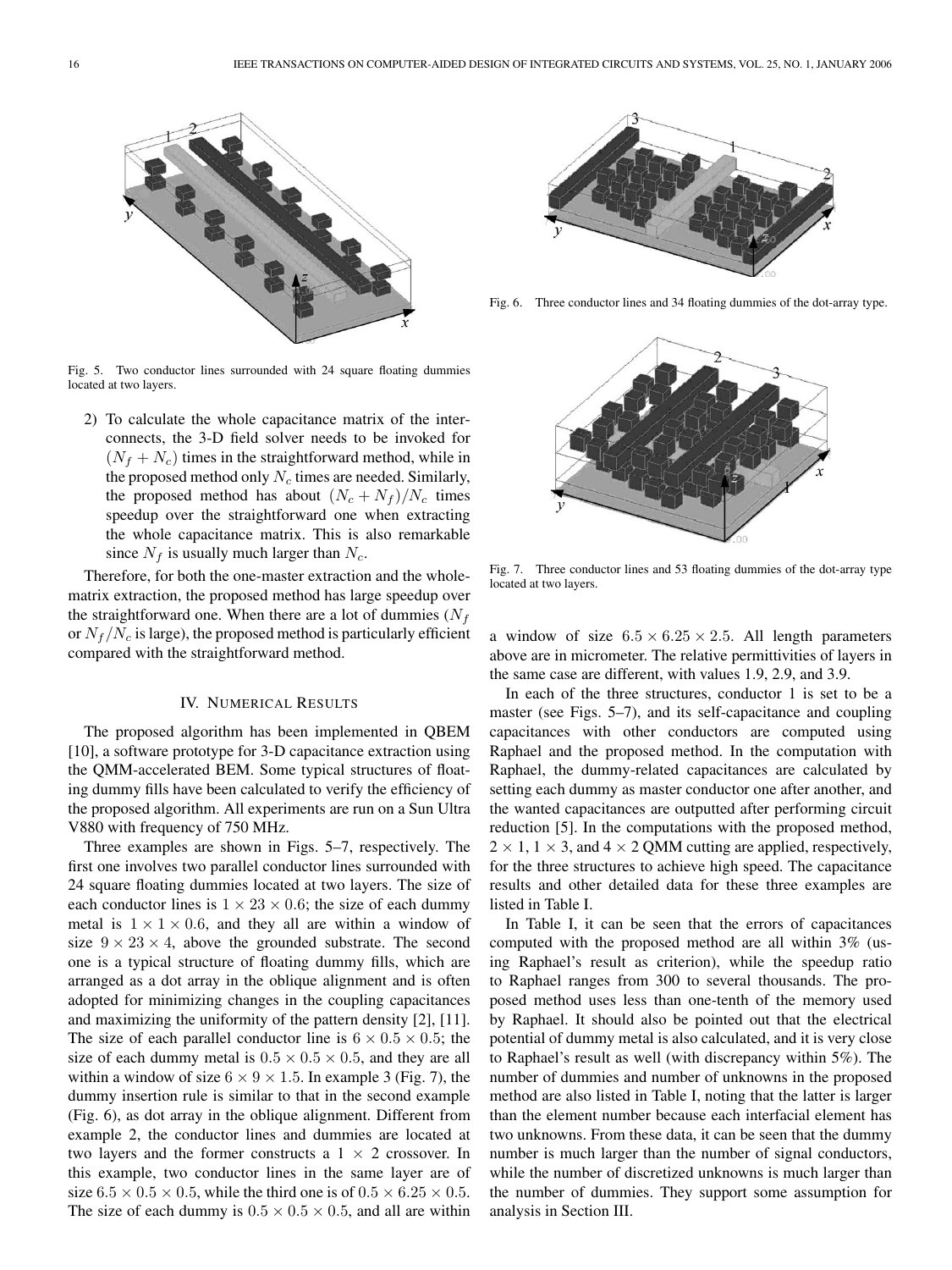TABLE I COMPARISON OF COMPUTATIONAL RESULTS WITH OUR METHOD AND RAPHAEL (CAPACITANCE IN 10*−*<sup>18</sup> F)

|         |                 | Dummy |       |          | $\sim12$      | Ele N               | Var N | Iter          | Time (second) | Memory (megabyte) | Speed-Up |
|---------|-----------------|-------|-------|----------|---------------|---------------------|-------|---------------|---------------|-------------------|----------|
| First   | Proposed Method | 24    | 2446  | $-1091$  | --            | 654                 | 792   |               |               |                   | 299      |
| Example | Raphael         |       | 2470  | $-1088$  | $\sim$ $\sim$ | $85\times10^3$      |       | $\sim$ $\sim$ | 328.4         |                   | $\sim$   |
| Second  | Proposed Method |       | 766.1 | $-11.4$  | $-10.4$       | 1006                | ' 172 |               | 1.9           | 27<br><u>، ،</u>  | 1330     |
| Example | Raphael         | 34    | 753.2 | $-11.5$  | $-11.5$       | $281 \times 10^{3}$ |       | $- -$         | 2527          | 54                | $\sim$   |
| Third   | Proposed Method |       | 732.1 | $-161.1$ | $-141.5$      | 1789                | 2501  |               | 3.0           | 5.9               | 2311     |
| Example | Raphael         | 53    | 741.6 | $-163.0$ | $-161.4$      | $385 \times 10^{3}$ |       | $- -$         | 6932          |                   | $- -$    |

Dummy N means the number of dummies.

Ele N means the number of elements in our method.

Var N means the number of unknowns.

Iter means the number of iterative steps.

\* Number of default grids generated by Raphael automatically.

TABLE II COMPARISON OF COMPUTATIONAL TIME OF THE PROPOSED METHOD AND THE CONVENTIONAL METHOD FOR EXAMPLE 1

|                        |             |             | Time for Extracting Capacitances Related With (second) Total Time Speed-Up Ratio for Speed-Up Ratio for |          |            | Whole-Matrix<br>Extraction |  |
|------------------------|-------------|-------------|---------------------------------------------------------------------------------------------------------|----------|------------|----------------------------|--|
|                        | Conductor 1 | Conductor 2 | 24 Dummies                                                                                              | (second) | One-Master |                            |  |
|                        |             |             |                                                                                                         |          | Extraction |                            |  |
| Conventional<br>Method | 0.84        | 0.84        | 25.07                                                                                                   | 26.75    |            |                            |  |
| Proposed Method        |             | l 13        | $-$                                                                                                     | 2.26     | 22.9       | 11.8                       |  |

To demonstrate the efficiency of the new preconditioner proposed in Section III-B, the problem is also solved without a preconditioner and with a modified Jacobi preconditioner. Experiment results show that without preconditioner the GMRES algorithm cannot converge within 300 steps for the last two problems and converges with 230 steps for the first problem. While using the modified Jacobi preconditioner, the iterative numbers for the three examples are 39, 62, and 62, respectively. Here, the modified Jacobi preconditioner is constructed also as (8). So, it is clear that the modified EJ preconditioner performs very well for the capacitance extraction involving floating dummies.

To demonstrate the advantage of our method over the conventional one, the whole capacitance matrix of example 1 is calculated using both methods. With the proposed method, QBEM ran twice, setting the two signal lines as master, respectively. With the conventional method, QBEM without the presented modification ran totally 26 times setting all conductors including dummies as master: one for each time. The details of computational time are listed in Table II. Without considering the time to eliminate the floating nodes, the speedup ratio of the proposed method is found to be 22.9 and 11.8, for single-master extraction and whole-matrix extraction, respectively. This is consistent with the theoretic analysis in Section III-C, which expects the speedup ratio to be 25 and 13. Because no more source of error is induced by the proposed method, it has the same accuracy with the conventional one.

In [11], a fast method to extract interconnect capacitance considering the floating dummy fills was implemented as software PASCAL, whose performance was also compared with Raphael. They used several cases of dummies located as dot arrays in the oblique alignment (similar to those in Fig. 6 and Fig. 7) to make a comparison, which showed that PASCAL has a speedup ratio varying from 11 to 290 (see [11, Table 2]) as the number of dummy metals increases. Since the PASCAL for direct comparison in the same computational environment



Fig. 8. Speedup ratio of PASCAL and the proposed method to Raphael for structures involving different numbers of dummies.

cannot be obtained, only a relative comparison is carried out based on the information provided by [11]. Fig. 8 shows the speedup ratios of two methods to Raphael for similar structures involving oblique alignment of dot dummies. From this, it can be expected that the method in this paper is about ten times as fast as the PASCAL.

#### V. CONCLUSION

Based on the QMM-accelerated BEM [9], [10], an efficient method is proposed for the interconnect capacitance extraction involving dummy fills. By introducing the floating condition directly, only unknowns with quantity of dummy metals are added to the linear system corresponding to the same extraction problem except that the dummies are not floating. Since no redundant capacitances related with the dummies need to be solved and reduced, the proposed method is particularly efficient in the case of a great number of floating dummies. With the quasi-multiple medium technology and efficient preconditioned GMRES solver, the proposed method finally shows several thousand times speedup to Raphael while preserving high accuracy, for typical filling structures. Besides, the proposed method also shows about ten times speedup to the fast PASCAL in [11] for similar structures.